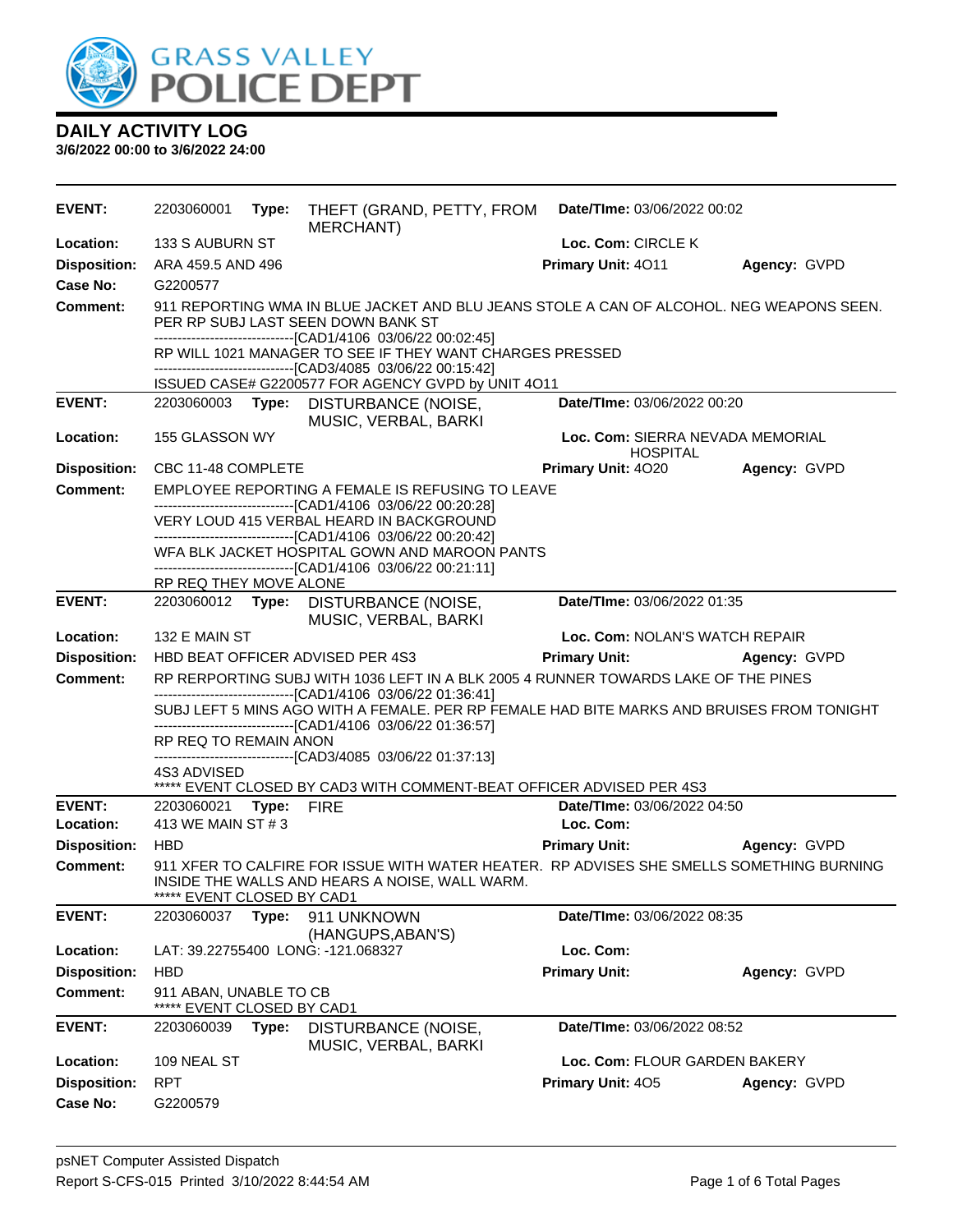

| <b>Comment:</b>            |                                                                                                             |       | 911 CHP XFER/911 CALLER RPTG 415 BTWN MALE AND FEMALE. IFO LISTED, RP ADV FEMALE STATEDIT<br>WAS PHYSICAL. RP ADV MALE SEEMS OUT OF CONTOL<br>-------------------------------[CAD1/4074_03/06/22_08:53:18]                                                                  |                                                     |              |  |
|----------------------------|-------------------------------------------------------------------------------------------------------------|-------|-----------------------------------------------------------------------------------------------------------------------------------------------------------------------------------------------------------------------------------------------------------------------------|-----------------------------------------------------|--------------|--|
|                            | WMA LSW NO SHIRT, BLK PANTS                                                                                 |       | WFA LSW BASEBALL CAP, BLK SWEATER.                                                                                                                                                                                                                                          |                                                     |              |  |
|                            |                                                                                                             |       | ASSOC W/WHI HONDA ACCORD LP: 7CVM554<br>-------------------------------[CAD2/4116 03/06/22 09:16:29]                                                                                                                                                                        |                                                     |              |  |
|                            |                                                                                                             |       | ISSUED CASE# G2200579 FOR AGENCY GVPD by UNIT 4O5                                                                                                                                                                                                                           |                                                     |              |  |
| <b>EVENT:</b>              |                                                                                                             |       | 2203060044 Type: THEFT (GRAND, PETTY, FROM<br><b>MERCHANT</b> )                                                                                                                                                                                                             | Date/TIme: 03/06/2022 09:30                         |              |  |
| Location:                  | 2032 NEVADA CITY HY                                                                                         |       |                                                                                                                                                                                                                                                                             | Loc. Com: B C TRUE VALUE HARDWARE 530 723           |              |  |
| <b>Disposition:</b>        | <b>CBC</b>                                                                                                  |       |                                                                                                                                                                                                                                                                             | 6105<br>Primary Unit: 4023                          | Agency: GVPD |  |
| <b>Comment:</b>            |                                                                                                             |       | RP REQ CTC TO REPORT THEFT THAT OCC'D FRIDAY AROUND 1600, RP HAS VIDEO                                                                                                                                                                                                      |                                                     |              |  |
|                            |                                                                                                             |       |                                                                                                                                                                                                                                                                             |                                                     |              |  |
| <b>EVENT:</b><br>Location: | 2203060045<br>WHITING ST/JOYCE DR                                                                           |       | Type: FOLLOWUP                                                                                                                                                                                                                                                              | <b>Date/Time: 03/06/2022 09:32</b><br>Loc. Com:     |              |  |
| <b>Disposition:</b>        |                                                                                                             |       |                                                                                                                                                                                                                                                                             | <b>Primary Unit: 4D7</b>                            | Agency: GVPD |  |
| <b>Comment:</b>            |                                                                                                             |       | RP REQ 10-21 INQUIRING ABOUT NOISE ORDINANCE REG A CHIPPER<br>------------------------------[4D7/MDT 03/06/22 10:20]                                                                                                                                                        |                                                     |              |  |
|                            | IF IT STARTED BACK UP.                                                                                      |       | RP STATED THAT THE CHURCH IS ALLOWING LANDSCAPING COMPANIES TO OPERATE CHAINSAWS AN<br>CHIPPERS ON SUNDAY IN VIOLATION OF THE MUNI CODE 8.28.100. ONGOING ISSUE. SHE WAS GOING TO<br>PASS THE INFORMATION ONTO THE PASTOR OF THE CHURCH AND WAS ADVISED TO CONTACT US AGAIN |                                                     |              |  |
| <b>EVENT:</b>              | 2203060046    Type: THREATS                                                                                 |       |                                                                                                                                                                                                                                                                             | Date/TIme: 03/06/2022 09:36                         |              |  |
| Location:                  | 244 DORSEY DR # 67                                                                                          |       |                                                                                                                                                                                                                                                                             | Loc. Com:                                           |              |  |
| <b>Disposition:</b>        | <b>CBC</b>                                                                                                  |       |                                                                                                                                                                                                                                                                             | Primary Unit: 4023                                  | Agency: GVPD |  |
| <b>Comment:</b>            |                                                                                                             |       | RP RPTG HER NEIGHBOR IS ACTING VERY 5150 MAKING THREATS TO HARM GVPD OFFICERS AND<br>MANAGER TO COMPLEX. RP ADV SU IS KNOWN TO HAVE MH ISSUES BUT IS WORSE TODAY. REQ 10-21<br>FIRST. RP IS CONCERNED FOR HER SAFETY BECAUSE SU WILL KNOW SHE REPORTED IT.                  |                                                     |              |  |
| <b>EVENT:</b>              | 2203060048                                                                                                  | Type: | BURGLARY (AUTO,<br>RESIDENCE, COMMERCIAL)                                                                                                                                                                                                                                   | Date/TIme: 03/06/2022 09:52                         |              |  |
| <b>Location:</b>           | 744 BUTLER ST                                                                                               |       |                                                                                                                                                                                                                                                                             | Loc. Com:                                           |              |  |
| <b>Disposition:</b>        | RPT 490.2                                                                                                   |       |                                                                                                                                                                                                                                                                             | <b>Primary Unit: 405</b>                            | Agency: GVPD |  |
| Case No:                   | G2200580                                                                                                    |       |                                                                                                                                                                                                                                                                             |                                                     |              |  |
| <b>Comment:</b>            | RP RPTG 459 TO VEH OCC'D SOMETIME LAST NIGHT. VEH IS A 2004 GREY TOYT TACOMA LP: 7S93566.<br>THEFT OF TOOLS |       |                                                                                                                                                                                                                                                                             |                                                     |              |  |
|                            |                                                                                                             |       | -------------------------[CAD2/4116 03/06/22 10:22:51]<br>ISSUED CASE# G2200580 FOR AGENCY GVPD by UNIT 4O5                                                                                                                                                                 |                                                     |              |  |
| <b>EVENT:</b>              | 2203060051    Type: FRAUD                                                                                   |       |                                                                                                                                                                                                                                                                             | Date/TIme: 03/06/2022 10:09                         |              |  |
| Location:                  | 158 MILL ST                                                                                                 |       |                                                                                                                                                                                                                                                                             | Loc. Com: GARYS PLACE 530 272 5509                  |              |  |
| <b>Disposition:</b>        |                                                                                                             |       | UTL PHONE RINGS, NO ONE ANSWERS.                                                                                                                                                                                                                                            | Primary Unit: 405                                   | Agency: GVPD |  |
| <b>Comment:</b>            |                                                                                                             |       | RP REQ 10-21 TO RPT RECEIVING COUNTERFEIT BILLS                                                                                                                                                                                                                             |                                                     |              |  |
| <b>EVENT:</b>              | 2203060054                                                                                                  | Type: | 911 UNKNOWN<br>(HANGUPS, ABAN'S)                                                                                                                                                                                                                                            | Date/TIme: 03/06/2022 10:38                         |              |  |
| Location:                  | 155 GLASSON WY                                                                                              |       |                                                                                                                                                                                                                                                                             | Loc. Com: SIERRA NEVADA MEMORIAL<br><b>HOSPITAL</b> |              |  |
| <b>Disposition:</b>        | <b>HBD</b>                                                                                                  |       |                                                                                                                                                                                                                                                                             | <b>Primary Unit:</b>                                | Agency: GVPD |  |
| <b>Comment:</b>            | 911 HANGUP                                                                                                  |       | -----------------------[CAD1/4074_03/06/22 10:38:28]                                                                                                                                                                                                                        |                                                     |              |  |
|                            |                                                                                                             |       | EVENT LOCATION CHANGED FROM LAT: 39.22783300 LONG: -121.047771 GRASS VALLEY<br>-------------------------------[CAD1/4074_03/06/22 10:38:36]                                                                                                                                 |                                                     |              |  |
|                            | ON CB RP ADV C4, ACCIDENTAL<br>***** EVENT CLOSED BY CAD1                                                   |       |                                                                                                                                                                                                                                                                             |                                                     |              |  |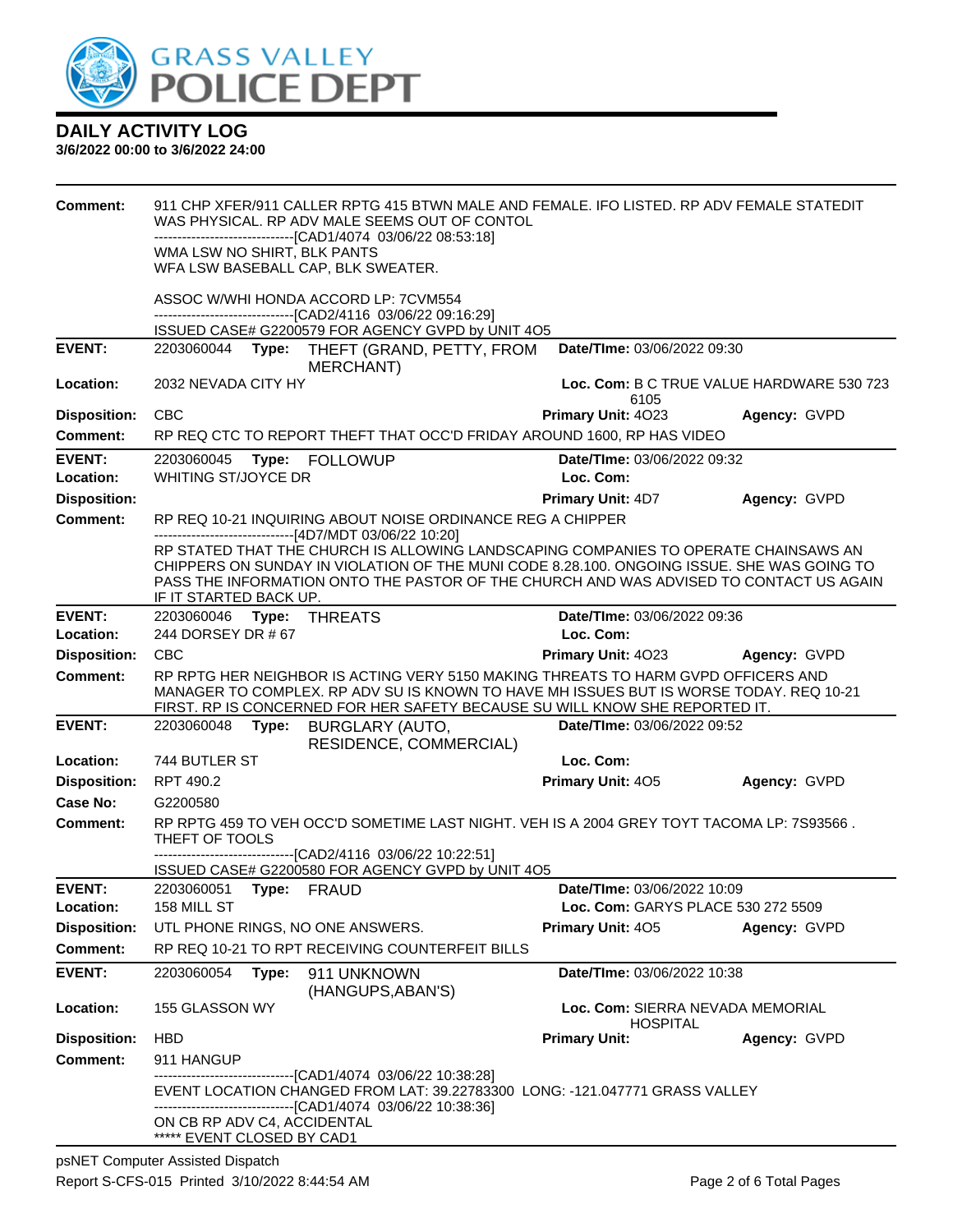

| <b>EVENT:</b>       | 2203060056                                                                                                                                                                                                                                                                                                                                                                                                                                                                                                                                                                                                                                                                                                                                                                 |       | Type: ANIMALS (ABUSE, LOOSE,<br>FOUND, INJURED)              | Date/TIme: 03/06/2022 10:53                                                                                                                                                                                                                                                   |              |  |
|---------------------|----------------------------------------------------------------------------------------------------------------------------------------------------------------------------------------------------------------------------------------------------------------------------------------------------------------------------------------------------------------------------------------------------------------------------------------------------------------------------------------------------------------------------------------------------------------------------------------------------------------------------------------------------------------------------------------------------------------------------------------------------------------------------|-------|--------------------------------------------------------------|-------------------------------------------------------------------------------------------------------------------------------------------------------------------------------------------------------------------------------------------------------------------------------|--------------|--|
| Location:           | 220 GREEN MOUNTAIN LP                                                                                                                                                                                                                                                                                                                                                                                                                                                                                                                                                                                                                                                                                                                                                      |       |                                                              | Loc. Com:                                                                                                                                                                                                                                                                     |              |  |
| <b>Disposition:</b> | <b>HBD</b>                                                                                                                                                                                                                                                                                                                                                                                                                                                                                                                                                                                                                                                                                                                                                                 |       |                                                              | <b>Primary Unit:</b>                                                                                                                                                                                                                                                          | Agency: GVPD |  |
| <b>Comment:</b>     | RP RPTNG BRO/BLK FEMALE ROTWEILER TYPE DOG W/ BLK COLLAR AND LEASH ATTACHED RAN OFF THIS<br>MORNING BETWEEN 0800 AND 0900. RP AUTHORIZED DISPATCH TO RELEASE CONTACT INFO IF SOMEONE<br>CALLS IN.<br>***** EVENT CLOSED BY CAD2                                                                                                                                                                                                                                                                                                                                                                                                                                                                                                                                            |       |                                                              |                                                                                                                                                                                                                                                                               |              |  |
| <b>EVENT:</b>       |                                                                                                                                                                                                                                                                                                                                                                                                                                                                                                                                                                                                                                                                                                                                                                            |       | 2203060067 Type: WELFARE CHECK                               | Date/TIme: 03/06/2022 11:32                                                                                                                                                                                                                                                   |              |  |
| Location:           | 105 NEAL ST                                                                                                                                                                                                                                                                                                                                                                                                                                                                                                                                                                                                                                                                                                                                                                |       |                                                              | Loc. Com: SAFEWAY                                                                                                                                                                                                                                                             |              |  |
| <b>Disposition:</b> | CBC                                                                                                                                                                                                                                                                                                                                                                                                                                                                                                                                                                                                                                                                                                                                                                        |       |                                                              | Primary Unit: 4023                                                                                                                                                                                                                                                            | Agency: GVPD |  |
| <b>Comment:</b>     | REQ LE DO WEL CHECK.                                                                                                                                                                                                                                                                                                                                                                                                                                                                                                                                                                                                                                                                                                                                                       |       |                                                              | MANAGER RPTG ELDERLY XRAY IN A SML BLK CADI SUV PARKED NEAR FLOUR GARDEN. RP ADV XRAY ADV<br>SHE IS HAVING ALCOHOL WITHDRAWL BUT NEG MEDICAL NEED. RP DOES NOT THINK XRY SHOULD DRIVE                                                                                         |              |  |
| <b>EVENT:</b>       | 2203060074                                                                                                                                                                                                                                                                                                                                                                                                                                                                                                                                                                                                                                                                                                                                                                 | Type: | DISTURBANCE (NOISE,<br>MUSIC, VERBAL, BARKI                  | Date/TIme: 03/06/2022 11:52                                                                                                                                                                                                                                                   |              |  |
| Location:           | <b>GRASS VALLEY</b>                                                                                                                                                                                                                                                                                                                                                                                                                                                                                                                                                                                                                                                                                                                                                        |       |                                                              | Loc. Com:                                                                                                                                                                                                                                                                     |              |  |
| <b>Disposition:</b> |                                                                                                                                                                                                                                                                                                                                                                                                                                                                                                                                                                                                                                                                                                                                                                            |       |                                                              | <b>Primary Unit: 4D7</b>                                                                                                                                                                                                                                                      | Agency: GVPD |  |
| <b>Comment:</b>     | RP RPTG SUBJ POSTED A VIDEO ON INSTAGRAM WITH A FIREARM. IN THE VIDEO SUBJ PUT THE FIREARM<br>IN HIS MOUTH. SUBJ THEN POSTED ANOTHER VIDEO OF HIM SMOKING SOMETHING OUOT OF A PIPE. SUBJ<br>IS KNOWN TO BE VIOLENT. OCCD 2 HOURS AGO. SUBJ IS TRANSIENT AND TRAVELS ALL OVER NEVADA<br>COUNTY. USUALLY HANGS BY SKATE PARK IN GRASS VALLEY<br>-------------------------------[CAD1/4074 03/06/22 11:53:37]<br>RP ADV SHE HAS TWO WI THAT SUBJ TOLD HE KILLED SOMEONE. RP IS ALSO CONCERNED FOR SUBJ<br>PARENTS WHOLIVE IN AUBURN<br>-------------------------------[CAD1/4074 03/06/22 11:53:45]<br>RP HAS THE VIDEOS<br>------------------------------[4D7/MDT 03/06/22 12:53]<br>SPOKE TO RP, UNKNOWN WHEN OR WHERE VIDEO WAS TAKEN. RECENT CONTACTS WITH INDIVIDUAL WAS |       |                                                              |                                                                                                                                                                                                                                                                               |              |  |
|                     |                                                                                                                                                                                                                                                                                                                                                                                                                                                                                                                                                                                                                                                                                                                                                                            |       | FIREARM AND WHETHER IT IS LEGAL FOR HIM TO HAVE IF LOCATED.  | IN NEVADA CITY. NCPD WAS ADVISED. VIDEO SHOWS GREEN BACKGROUND OF PARK OR SOME SORT OF<br>EMPTY LAND, NO BUILDINGS. A WELFARE CHECK/ OFFICER SAFETY BOLO WAS ISSUED ( EVENT<br>#2203060086) TO CHECK HIS WELFARE AND THE STATUS ON THE FIREARM TO SEE IF IT IS IN FACT A REAL |              |  |
| <b>EVENT:</b>       | 2203060079                                                                                                                                                                                                                                                                                                                                                                                                                                                                                                                                                                                                                                                                                                                                                                 | Type: | TRAFFIC (DUI, PARKING,<br>SPEED, HAZ                         | Date/TIme: 03/06/2022 12:02                                                                                                                                                                                                                                                   |              |  |
| Location:           | 174 STATE/RACE ST                                                                                                                                                                                                                                                                                                                                                                                                                                                                                                                                                                                                                                                                                                                                                          |       |                                                              | Loc. Com:                                                                                                                                                                                                                                                                     |              |  |
| <b>Disposition:</b> | UTL                                                                                                                                                                                                                                                                                                                                                                                                                                                                                                                                                                                                                                                                                                                                                                        |       |                                                              | <b>Primary Unit: 4K19</b>                                                                                                                                                                                                                                                     | Agency: GVPD |  |
| <b>Comment:</b>     | <b>VOICED</b>                                                                                                                                                                                                                                                                                                                                                                                                                                                                                                                                                                                                                                                                                                                                                              |       | -------------------------------[CAD2/4116 03/06/22 12:04:54] | 911 CALLER RPTG A MALE AND FEMALE WALKING WITH CHILD IN STROLLER IN THE MIDDLE OF THE RDWY<br>WALKING TWD RACE ST. RP DOESNT THINK SUBJ ARE FORM THE AREA. REQ WEL CHECK.                                                                                                     |              |  |
| <b>EVENT:</b>       | 2203060083                                                                                                                                                                                                                                                                                                                                                                                                                                                                                                                                                                                                                                                                                                                                                                 | Type: | TRAFFIC (DUI, PARKING,<br>SPEED, HAZ                         | Date/TIme: 03/06/2022 12:26                                                                                                                                                                                                                                                   |              |  |
| Location:           | 609 BRIGHTON ST                                                                                                                                                                                                                                                                                                                                                                                                                                                                                                                                                                                                                                                                                                                                                            |       |                                                              | Loc. Com:                                                                                                                                                                                                                                                                     |              |  |
| <b>Disposition:</b> | UTL                                                                                                                                                                                                                                                                                                                                                                                                                                                                                                                                                                                                                                                                                                                                                                        |       |                                                              | Primary Unit: 4K19                                                                                                                                                                                                                                                            | Agency: GVPD |  |
| <b>Comment:</b>     |                                                                                                                                                                                                                                                                                                                                                                                                                                                                                                                                                                                                                                                                                                                                                                            |       |                                                              | 911 CALLER RPTG YOUNG ADULT RIDING DIRT BIKE 23103 DOING WHEELIES UP AND DOWN THE STREET.                                                                                                                                                                                     |              |  |
| <b>EVENT:</b>       | 2203060084                                                                                                                                                                                                                                                                                                                                                                                                                                                                                                                                                                                                                                                                                                                                                                 | Type: | 911 UNKNOWN<br>(HANGUPS, ABAN'S)                             | Date/TIme: 03/06/2022 12:27                                                                                                                                                                                                                                                   |              |  |
| Location:           |                                                                                                                                                                                                                                                                                                                                                                                                                                                                                                                                                                                                                                                                                                                                                                            |       | LAT: 39.23408200 LONG: -121.039112                           | Loc. Com:                                                                                                                                                                                                                                                                     |              |  |
| <b>Disposition:</b> | HBD MALE DID NOT CB                                                                                                                                                                                                                                                                                                                                                                                                                                                                                                                                                                                                                                                                                                                                                        |       |                                                              | <b>Primary Unit:</b>                                                                                                                                                                                                                                                          | Agency: GVPD |  |
| <b>Comment:</b>     |                                                                                                                                                                                                                                                                                                                                                                                                                                                                                                                                                                                                                                                                                                                                                                            |       | EVENT CLOSED BY CAD1 WITH COMMENT-MALE DID NOT CB            | 911 MALE STATED NOT AN EMERGENCY, PROVIDED NON EMERGENCY NUMBER                                                                                                                                                                                                               |              |  |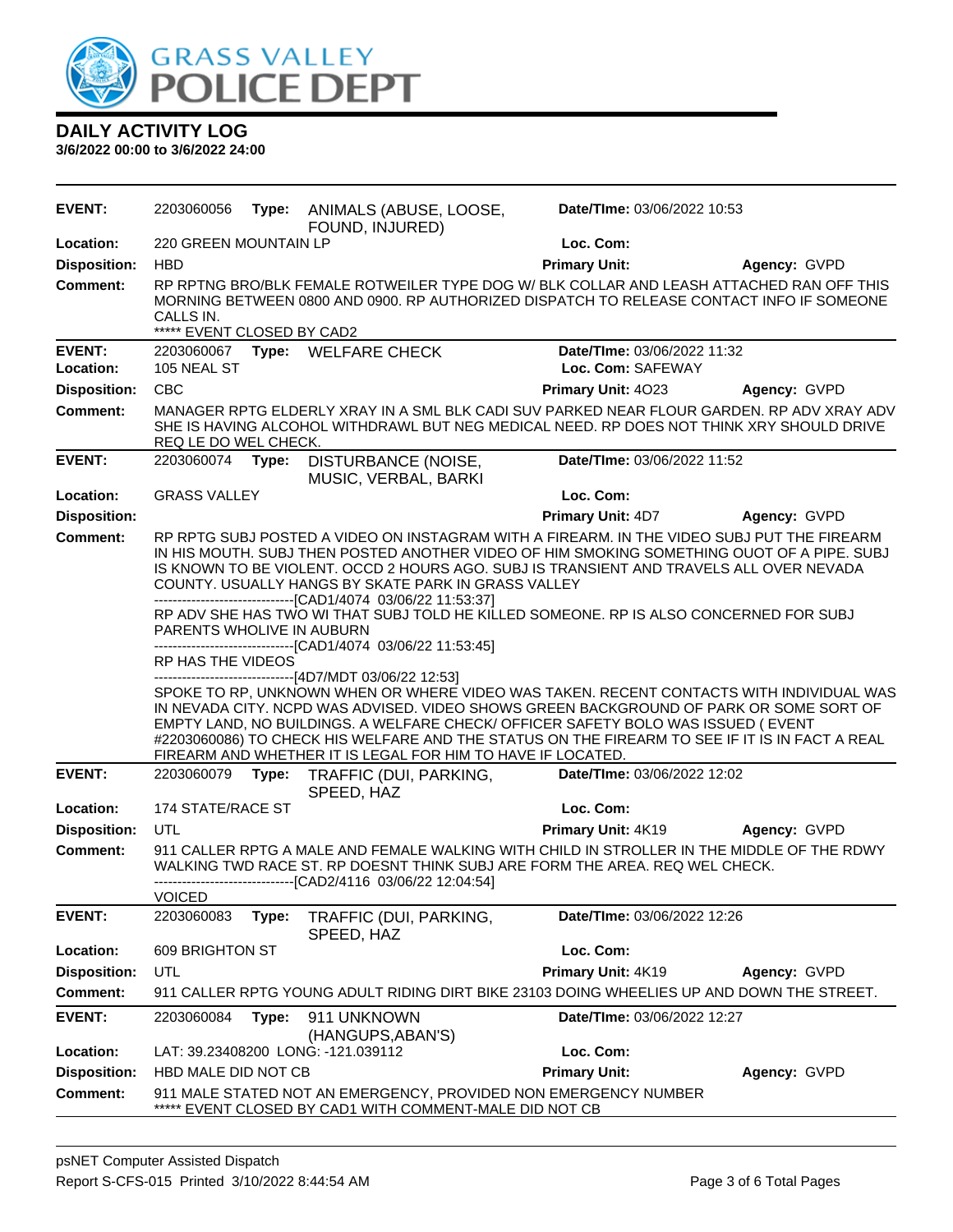

| <b>EVENT:</b>       | 2203060089                                                                                                                                                                                                                        | Type: | THEFT (GRAND, PETTY, FROM<br><b>MERCHANT)</b>                                                                                               | Date/TIme: 03/06/2022 12:43           |              |
|---------------------|-----------------------------------------------------------------------------------------------------------------------------------------------------------------------------------------------------------------------------------|-------|---------------------------------------------------------------------------------------------------------------------------------------------|---------------------------------------|--------------|
| Location:           | 127 RACE ST                                                                                                                                                                                                                       |       |                                                                                                                                             | Loc. Com:                             |              |
| <b>Disposition:</b> | <b>RPT</b>                                                                                                                                                                                                                        |       |                                                                                                                                             | <b>Primary Unit: 405</b>              | Agency: GVPD |
| <b>Case No:</b>     | G2200581                                                                                                                                                                                                                          |       |                                                                                                                                             |                                       |              |
| <b>Comment:</b>     |                                                                                                                                                                                                                                   |       | RP REQ CTC AT GVPD TO REPORT THEFT, SUBJ STANDING BY IN BLU SUBARU<br>-------------------------------[CAD1/4074_03/06/22 13:07:09]          |                                       |              |
|                     |                                                                                                                                                                                                                                   |       | ISSUED CASE# G2200581 FOR AGENCY GVPD by UNIT 4O5                                                                                           |                                       |              |
| <b>EVENT:</b>       |                                                                                                                                                                                                                                   |       | 2203060092 Type: TRAFFIC (DUI, PARKING,<br>SPEED, HAZ                                                                                       | Date/TIme: 03/06/2022 12:51           |              |
| Location:           | 640 BRIGHTON ST                                                                                                                                                                                                                   |       |                                                                                                                                             | Loc. Com:                             |              |
| <b>Disposition:</b> | <b>UTL</b>                                                                                                                                                                                                                        |       |                                                                                                                                             | Primary Unit: 4K19                    | Agency: GVPD |
| <b>Comment:</b>     |                                                                                                                                                                                                                                   |       | RP RPTNG 3-5 OFF ROAD VEHS DRIVING UP AND DOWN THE STREET DOING WHEELIES                                                                    |                                       |              |
| <b>EVENT:</b>       | 2203060096                                                                                                                                                                                                                        | Type: | 911 UNKNOWN<br>(HANGUPS, ABAN'S)                                                                                                            | Date/TIme: 03/06/2022 13:10           |              |
| Location:           | 1130 E MAIN ST                                                                                                                                                                                                                    |       |                                                                                                                                             | Loc. Com: CIGARETTE CITY 530 477 7665 |              |
| <b>Disposition:</b> | <b>HBD</b>                                                                                                                                                                                                                        |       |                                                                                                                                             | <b>Primary Unit:</b>                  | Agency: GVPD |
| <b>Comment:</b>     | 911 ABANDON                                                                                                                                                                                                                       |       |                                                                                                                                             |                                       |              |
|                     |                                                                                                                                                                                                                                   |       | -------------------------------[CAD2/4116 03/06/22 13:11:34]<br>EVENT LOCATION CHANGED FROM LAT: 39.22844900 LONG: -121.052695 GRASS VALLEY |                                       |              |
|                     |                                                                                                                                                                                                                                   |       | -------------------------------[CAD2/4116 03/06/22 13:12:02]                                                                                |                                       |              |
|                     | ***** EVENT CLOSED BY CAD2                                                                                                                                                                                                        |       | ON CALL BACK, ACCIDENTAL WHILE TRYING TO TURN OFF PHONE, C4                                                                                 |                                       |              |
| <b>EVENT:</b>       |                                                                                                                                                                                                                                   |       | 2203060097 Type: ABANDONED VEHICLES                                                                                                         | Date/TIme: 03/06/2022 13:13           |              |
| Location:           | 305 PLEASANT ST                                                                                                                                                                                                                   |       |                                                                                                                                             | Loc. Com:                             |              |
| <b>Disposition:</b> | CIT COURTESY WARNING                                                                                                                                                                                                              |       |                                                                                                                                             | Primary Unit: 4K19                    | Agency: GVPD |
| <b>Comment:</b>     |                                                                                                                                                                                                                                   |       | ------------------------------[CAD1/4074 03/06/22 13:13:54]<br>EVENT LOCATION CHANGED FROM 305 PLEASANT ST                                  |                                       |              |
| <b>EVENT:</b>       | Date/TIme: 03/06/2022 15:06<br>2203060115    Type: VEHICLE STOP                                                                                                                                                                   |       |                                                                                                                                             |                                       |              |
| Location:           | 49/20 RAMP STATE/EA MAIN ST                                                                                                                                                                                                       |       |                                                                                                                                             | Loc. Com: SB JUST PRIOR TO            |              |
| <b>Disposition:</b> | <b>WA</b>                                                                                                                                                                                                                         |       |                                                                                                                                             | Primary Unit: 4K19                    | Agency: GVPD |
| <b>Comment:</b>     | License: 6LCH815<br>------------------------------[CAD1/4074 03/06/22 15:06:45]                                                                                                                                                   |       |                                                                                                                                             |                                       |              |
|                     | EVENT LOCATION CHANGED FROM SB/ JUST PRIORE MAIN OFF                                                                                                                                                                              |       |                                                                                                                                             |                                       |              |
| <b>EVENT:</b>       |                                                                                                                                                                                                                                   |       | 2203060119 Type: PUBLIC WORKS - MISC CALLS                                                                                                  | Date/TIme: 03/06/2022 15:30           |              |
| Location:           | MILL ST/WE MAIN ST                                                                                                                                                                                                                |       |                                                                                                                                             | Loc. Com:                             |              |
| <b>Disposition:</b> | HBD PW ADV                                                                                                                                                                                                                        |       |                                                                                                                                             | <b>Primary Unit:</b>                  | Agency: GVPD |
| <b>Comment:</b>     | CEMENT BARRIER PARTIALLY IN THE ROADWAY, APPEARS TO HAVE BEEN RECENTLY MOVED<br>-------------------------------[CAD2/4116_03/06/22 15:41:26]                                                                                      |       |                                                                                                                                             |                                       |              |
|                     | LEFT VM FOR GVPW                                                                                                                                                                                                                  |       |                                                                                                                                             |                                       |              |
|                     | GVPW CALLED BACK, 10-39                                                                                                                                                                                                           |       | -------------------------------[CAD2/4116 03/06/22 15:44:31]<br>***** EVENT CLOSED BY CAD1 WITH COMMENT-PW ADV                              |                                       |              |
| <b>EVENT:</b>       |                                                                                                                                                                                                                                   |       | 2203060124 Type: VANDALISM                                                                                                                  | Date/TIme: 03/06/2022 15:49           |              |
| Location:           | ALTA ST/ALTA VISTA DR                                                                                                                                                                                                             |       |                                                                                                                                             | Loc. Com: SIGN IS GVPD JURISDICTION   |              |
| <b>Disposition:</b> | <b>RPT</b>                                                                                                                                                                                                                        |       |                                                                                                                                             | <b>Primary Unit: 405</b>              | Agency: GVPD |
| Case No:            | G2200582                                                                                                                                                                                                                          |       |                                                                                                                                             |                                       |              |
| <b>Comment:</b>     | RP RPTG SHE THINKS XRAY 594 SIGN IFO HER HOUSE FOR GV CITY LIMITS. RP DID NOT GO OUT AND<br>CHECK. RP HAS PICTURE OF XRAY AND TRUCK SHE WAS DRIVING IF NEEDED.<br>----------------------------------[CAD1/4074_03/06/22_16:03:06] |       |                                                                                                                                             |                                       |              |
|                     |                                                                                                                                                                                                                                   |       | ISSUED CASE# G2200582 FOR AGENCY GVPD by UNIT 4O5                                                                                           |                                       |              |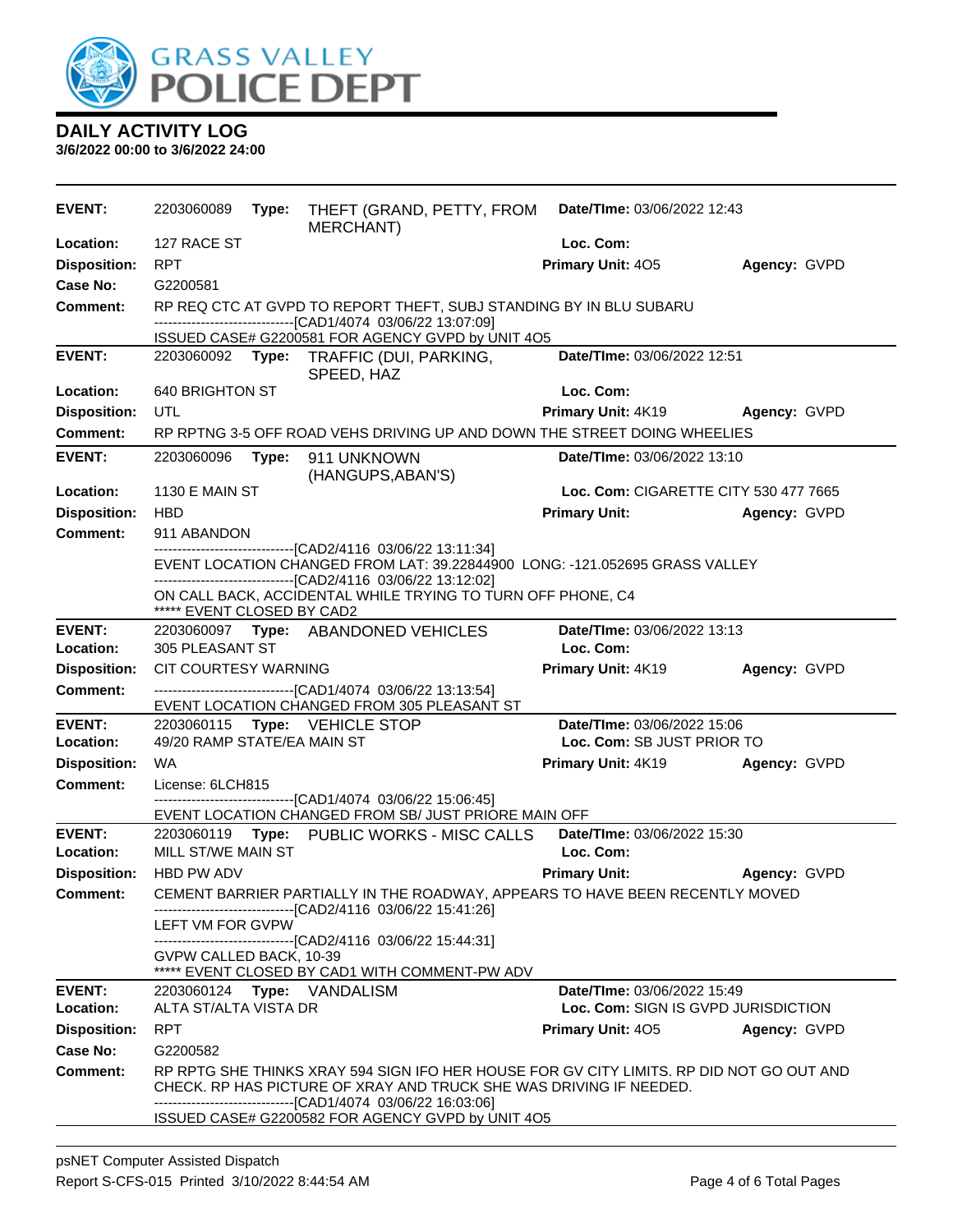

| <b>EVENT:</b>       | 2203060126<br>Type:    | PUBLIC RELATION CONTACT                                                                                                                                                                                                                                                                                                                                                                                                                                               | Date/TIme: 03/06/2022 16:10              |              |  |
|---------------------|------------------------|-----------------------------------------------------------------------------------------------------------------------------------------------------------------------------------------------------------------------------------------------------------------------------------------------------------------------------------------------------------------------------------------------------------------------------------------------------------------------|------------------------------------------|--------------|--|
| Location:           | 1262 SUTTON WY         |                                                                                                                                                                                                                                                                                                                                                                                                                                                                       | Loc. Com: HOSPITALITY HOUSE 530 271 7144 |              |  |
| <b>Disposition:</b> | <b>CBC</b>             |                                                                                                                                                                                                                                                                                                                                                                                                                                                                       | Primary Unit: 4023                       | Agency: GVPD |  |
| <b>Comment:</b>     | <b>CLEARANCE</b>       |                                                                                                                                                                                                                                                                                                                                                                                                                                                                       |                                          |              |  |
| <b>EVENT:</b>       | 2203060139<br>Type:    | <b>CITIZEN ASSIST (CIVIL</b><br>STANDBY'S, LOCKOUT                                                                                                                                                                                                                                                                                                                                                                                                                    | Date/TIme: 03/06/2022 16:59              |              |  |
| Location:           | 1262 SUTTON WY         |                                                                                                                                                                                                                                                                                                                                                                                                                                                                       | Loc. Com: HOSPITALITY HOUSE 530 271 7144 |              |  |
| <b>Disposition:</b> | <b>CBC</b>             |                                                                                                                                                                                                                                                                                                                                                                                                                                                                       | Primary Unit: 4023                       | Agency: GVPD |  |
| <b>Comment:</b>     | <b>CLEARANCE FOR 1</b> |                                                                                                                                                                                                                                                                                                                                                                                                                                                                       |                                          |              |  |
| <b>EVENT:</b>       | 2203060143<br>Type:    | THEFT (GRAND, PETTY, FROM                                                                                                                                                                                                                                                                                                                                                                                                                                             | Date/TIme: 03/06/2022 17:26              |              |  |
| Location:           | 123 W MCKNIGHT WY      | <b>MERCHANT)</b>                                                                                                                                                                                                                                                                                                                                                                                                                                                      | Loc. Com: BIG 5 SPORTING GOODS           |              |  |
| <b>Disposition:</b> |                        |                                                                                                                                                                                                                                                                                                                                                                                                                                                                       | <b>Primary Unit: 4D7</b>                 | Agency: GVPD |  |
| Case No:            | G2200583               |                                                                                                                                                                                                                                                                                                                                                                                                                                                                       |                                          |              |  |
| Comment:            |                        | 911 RPTG THEFT THIS MORNING/ RP REF TO BUSINESS LINE                                                                                                                                                                                                                                                                                                                                                                                                                  |                                          |              |  |
|                     |                        | -------------------------------[CAD3/3980 03/06/22 17:27:01]                                                                                                                                                                                                                                                                                                                                                                                                          |                                          |              |  |
|                     |                        | RP CALLED BACK RPTG THEFT OF SHOES AND OTHER MISC ITEMS/ RP HAS VIDEO                                                                                                                                                                                                                                                                                                                                                                                                 |                                          |              |  |
|                     |                        | ------------------------------[CAD1/4074 03/06/22 18:11:29]<br>ISSUED CASE# G2200583 FOR AGENCY GVPD by UNIT 4D7<br>------------------------------[4D7/MDT 03/06/22 18:18]                                                                                                                                                                                                                                                                                            |                                          |              |  |
|                     |                        | FEMALE SEEN LEAVING STORE WITH LARGE BAG, BUT NO VIDEO OF HER IN SHOE AREA OR ANY VIDEO OF                                                                                                                                                                                                                                                                                                                                                                            |                                          |              |  |
|                     |                        | HER TAKING ITEMS. CASE TAKEN FOR PETTY THEFT.                                                                                                                                                                                                                                                                                                                                                                                                                         |                                          |              |  |
| <b>EVENT:</b>       | 2203060144 Type:       | DISTURBANCE (NOISE,<br>MUSIC, VERBAL, BARKI                                                                                                                                                                                                                                                                                                                                                                                                                           | Date/TIme: 03/06/2022 17:26              |              |  |
| Location:           | <b>867 SUTTON WAY</b>  |                                                                                                                                                                                                                                                                                                                                                                                                                                                                       | Loc. Com: SAFEWAY                        |              |  |
| <b>Disposition:</b> |                        | WA ADMONISHED FOR TRESPASSING, NEG                                                                                                                                                                                                                                                                                                                                                                                                                                    | Primary Unit: 4023                       | Agency: GVPD |  |
|                     | <b>CHARGES</b>         |                                                                                                                                                                                                                                                                                                                                                                                                                                                                       |                                          |              |  |
| Comment:            |                        | RP SECURITY/ ADV THERE IS A HOMELESS PERSON URINATING ON THE CARTS. REFFUSING TO LEAVE,<br>WAS ASKED PREVIOUSLY. SU IS DESC AS A WMA RED BEARD APPROX 30 YOA LSW CARHART TYPE                                                                                                                                                                                                                                                                                         |                                          |              |  |
|                     |                        | JACKET. RP ADV HIS PRIVATES WERE EXPOSED WHEN HE URINATED IFO THE GIRL SCOUTS. UNK IF HE<br>HAS WEAPONS. ON FOOT TWDS SLEEP SHOP.<br>-------------------------------[CAD2/3927 03/06/22 17:30:22]                                                                                                                                                                                                                                                                     |                                          |              |  |
|                     |                        | RP CALLED BACK ADV HE IS ON THE SIDEWALK IFO THE SLEEP SHOP. RP ADV LSW A BB HAT, RED BEARD,<br>AND JEANS SMOKING A CIGARETTE JUST BELOW THE GOLD COUNTRY SIGN.                                                                                                                                                                                                                                                                                                       |                                          |              |  |
| <b>EVENT:</b>       | 2203060145             | Type: VANDALISM                                                                                                                                                                                                                                                                                                                                                                                                                                                       | <b>Date/TIme: 03/06/2022 17:29</b>       |              |  |
| Location:           | 228 SUTTON WY # L132   |                                                                                                                                                                                                                                                                                                                                                                                                                                                                       | Loc. Com: OAK RIDGE APARTMENTS           |              |  |
| <b>Disposition:</b> | CBC                    |                                                                                                                                                                                                                                                                                                                                                                                                                                                                       | Primary Unit: 4023                       | Agency: GVPD |  |
| Comment:            |                        | RP RPTG 594 TO HIS WINDSHIELD, REQG 1021                                                                                                                                                                                                                                                                                                                                                                                                                              |                                          |              |  |
| <b>EVENT:</b>       | 2203060148<br>Type:    | <b>SUSPICIOUS CIRCUMSTANCE</b><br>(VEHICLE, PERSON                                                                                                                                                                                                                                                                                                                                                                                                                    | Date/TIme: 03/06/2022 17:53              |              |  |
| Location:           | 840 E MAIN ST          |                                                                                                                                                                                                                                                                                                                                                                                                                                                                       | Loc. Com: LEFTYS TACO HOUSE              |              |  |
| <b>Disposition:</b> | <b>CBC ALL SECURE</b>  |                                                                                                                                                                                                                                                                                                                                                                                                                                                                       | Primary Unit: 405                        | Agency: GVPD |  |
| <b>Comment:</b>     |                        | RP ADV BURGLARY IN PROGESS/RP SAW A MAN JUMP A WALL BEHIND THE LEFTYS AND WENT INTO THE<br>BUSINESS BEH THE SIERRA CINEMAS (MID BUILDING) FROM TRUCK. DRIVER SAW RP CALL AND LEFT.<br>DRIVER DESC AS A WMA OR HMA W/ NECK TATTOO W/ FACIAL HAIR AND DK CLOTHING. ASSOCIATED W/ A<br>GMC GOLD COLOR, 2003 EXTENDED CAB CA LP: 6A65858 W/ A 13 YOA MALE PASSENGER. LS EAST ON E<br>MAIN ST. RP ADV THERE IS STILL AN OUTSTANDING SUBJ IN THE BUILDING. NO WEAPONS SEEN. |                                          |              |  |
| <b>EVENT:</b>       | 2203060157<br>Type:    | DISTURBANCE (NOISE,                                                                                                                                                                                                                                                                                                                                                                                                                                                   | Date/TIme: 03/06/2022 18:45              |              |  |
| Location:           | 244 DORSEY DR # 57     | MUSIC, VERBAL, BARKI                                                                                                                                                                                                                                                                                                                                                                                                                                                  | Loc. Com:                                |              |  |